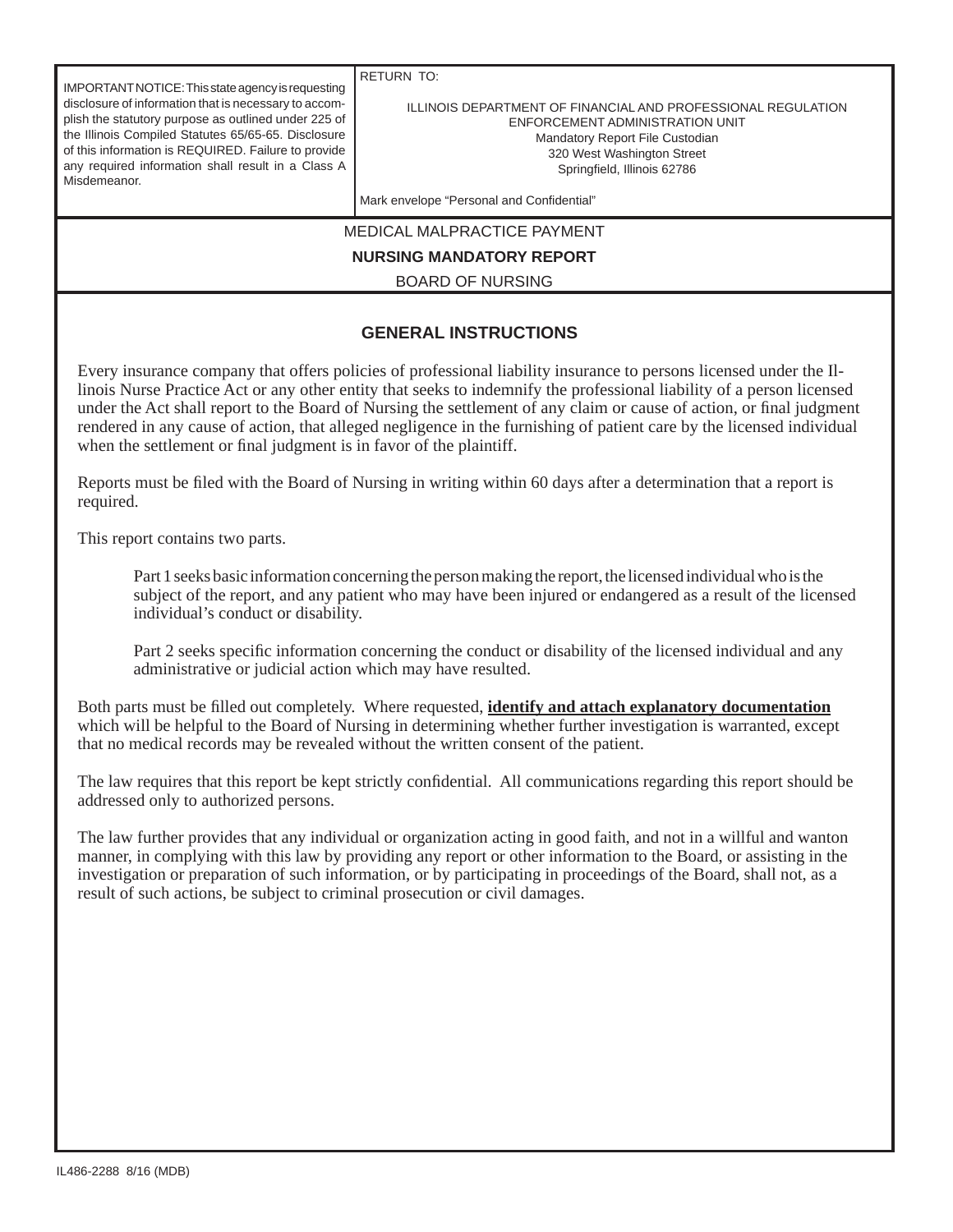## MEDICAL MALPRACTICE PAYMENT

| <b>NURSING MANDATORY REPORT</b>                                                                                                                                                                                          |                   |        |       |                                                                                                                                                                                                                                                                                                                                                                                                                                                                 |  |  |  |  |
|--------------------------------------------------------------------------------------------------------------------------------------------------------------------------------------------------------------------------|-------------------|--------|-------|-----------------------------------------------------------------------------------------------------------------------------------------------------------------------------------------------------------------------------------------------------------------------------------------------------------------------------------------------------------------------------------------------------------------------------------------------------------------|--|--|--|--|
|                                                                                                                                                                                                                          | Official Use Only |        |       |                                                                                                                                                                                                                                                                                                                                                                                                                                                                 |  |  |  |  |
| <b>PART 1 - BASIC INFORMATION</b>                                                                                                                                                                                        |                   | Code   |       | Mandatory Report Number                                                                                                                                                                                                                                                                                                                                                                                                                                         |  |  |  |  |
|                                                                                                                                                                                                                          | 3                 | $MR -$ |       |                                                                                                                                                                                                                                                                                                                                                                                                                                                                 |  |  |  |  |
| A. SOURCE OF INFORMATION - (Individual making report)                                                                                                                                                                    |                   |        |       |                                                                                                                                                                                                                                                                                                                                                                                                                                                                 |  |  |  |  |
|                                                                                                                                                                                                                          |                   |        |       |                                                                                                                                                                                                                                                                                                                                                                                                                                                                 |  |  |  |  |
|                                                                                                                                                                                                                          |                   |        |       |                                                                                                                                                                                                                                                                                                                                                                                                                                                                 |  |  |  |  |
| NAME OF INSURANCE CO. OR INDEMNIFYING ENTITY: University of the UNITY:                                                                                                                                                   |                   |        |       |                                                                                                                                                                                                                                                                                                                                                                                                                                                                 |  |  |  |  |
|                                                                                                                                                                                                                          |                   |        |       |                                                                                                                                                                                                                                                                                                                                                                                                                                                                 |  |  |  |  |
|                                                                                                                                                                                                                          |                   | City   | State | ZIP Code                                                                                                                                                                                                                                                                                                                                                                                                                                                        |  |  |  |  |
|                                                                                                                                                                                                                          |                   |        |       |                                                                                                                                                                                                                                                                                                                                                                                                                                                                 |  |  |  |  |
|                                                                                                                                                                                                                          |                   |        |       |                                                                                                                                                                                                                                                                                                                                                                                                                                                                 |  |  |  |  |
| <b>B. SUBJECT OF REPORT</b> – (Individual licensed under the Nurse Practice Act. Please complete a separate report<br>for each individual.)                                                                              |                   |        |       |                                                                                                                                                                                                                                                                                                                                                                                                                                                                 |  |  |  |  |
|                                                                                                                                                                                                                          |                   |        |       |                                                                                                                                                                                                                                                                                                                                                                                                                                                                 |  |  |  |  |
|                                                                                                                                                                                                                          |                   |        |       |                                                                                                                                                                                                                                                                                                                                                                                                                                                                 |  |  |  |  |
| ADDRESS: Street Address City State ZIP Code                                                                                                                                                                              |                   |        |       |                                                                                                                                                                                                                                                                                                                                                                                                                                                                 |  |  |  |  |
|                                                                                                                                                                                                                          |                   |        |       |                                                                                                                                                                                                                                                                                                                                                                                                                                                                 |  |  |  |  |
|                                                                                                                                                                                                                          |                   |        |       |                                                                                                                                                                                                                                                                                                                                                                                                                                                                 |  |  |  |  |
|                                                                                                                                                                                                                          |                   |        |       |                                                                                                                                                                                                                                                                                                                                                                                                                                                                 |  |  |  |  |
|                                                                                                                                                                                                                          |                   |        |       |                                                                                                                                                                                                                                                                                                                                                                                                                                                                 |  |  |  |  |
| <b>C. CLAIMANT INFORMATION</b> $-$ (If more than one patient is involved, please check the appropriate box and<br>provide information regarding additional patients on Page 4, "Multiple Patients Report," of this form) |                   |        |       |                                                                                                                                                                                                                                                                                                                                                                                                                                                                 |  |  |  |  |
| CLAIMANT/PLAINTIFF NAME (Last, First, MI):                                                                                                                                                                               |                   |        |       |                                                                                                                                                                                                                                                                                                                                                                                                                                                                 |  |  |  |  |
|                                                                                                                                                                                                                          |                   |        |       |                                                                                                                                                                                                                                                                                                                                                                                                                                                                 |  |  |  |  |
| ADDRESS: ADDRESS:                                                                                                                                                                                                        |                   |        |       |                                                                                                                                                                                                                                                                                                                                                                                                                                                                 |  |  |  |  |
| <b>Street Address</b>                                                                                                                                                                                                    | City              |        | State | ZIP Code                                                                                                                                                                                                                                                                                                                                                                                                                                                        |  |  |  |  |
|                                                                                                                                                                                                                          |                   |        |       |                                                                                                                                                                                                                                                                                                                                                                                                                                                                 |  |  |  |  |
| DOB: Letter Connect DATE OF OCCURRENCE GIVING RISE TO CLAIM: Letter Letter Letter Letter Letter Letter Letter                                                                                                            |                   |        |       |                                                                                                                                                                                                                                                                                                                                                                                                                                                                 |  |  |  |  |
| If patient is other than the claimant or plaintiff, complete the following, otherwise, enter "same as above."                                                                                                            |                   |        |       |                                                                                                                                                                                                                                                                                                                                                                                                                                                                 |  |  |  |  |
|                                                                                                                                                                                                                          |                   |        |       |                                                                                                                                                                                                                                                                                                                                                                                                                                                                 |  |  |  |  |
| MULTIPLE PATIENTS?                                                                                                                                                                                                       |                   |        |       |                                                                                                                                                                                                                                                                                                                                                                                                                                                                 |  |  |  |  |
|                                                                                                                                                                                                                          |                   |        |       | $\begin{tabular}{ c c c c } \hline \multicolumn{3}{ c }{\text{DOB:}} \quad \quad & \multicolumn{3}{ c }{\text{O}} \\ \hline \multicolumn{3}{ c }{\text{DOB:}} \quad \quad & \multicolumn{3}{ c }{\text{O}} \\ \hline \multicolumn{3}{ c }{\text{O}} \\ \hline \multicolumn{3}{ c }{\text{O}} \\ \hline \multicolumn{3}{ c }{\text{O}} \\ \hline \multicolumn{3}{ c }{\text{O}} \\ \hline \multicolumn{3}{ c }{\text{O}} \\ \hline \multicolumn{3}{ c }{\text{O$ |  |  |  |  |
| <b>D. PLAINTIFF'S ATTORNEY INFORMATION</b>                                                                                                                                                                               |                   |        |       |                                                                                                                                                                                                                                                                                                                                                                                                                                                                 |  |  |  |  |
|                                                                                                                                                                                                                          |                   |        |       |                                                                                                                                                                                                                                                                                                                                                                                                                                                                 |  |  |  |  |
|                                                                                                                                                                                                                          |                   |        |       |                                                                                                                                                                                                                                                                                                                                                                                                                                                                 |  |  |  |  |
| Street Address                                                                                                                                                                                                           |                   | City   | State | ZIP Code                                                                                                                                                                                                                                                                                                                                                                                                                                                        |  |  |  |  |
|                                                                                                                                                                                                                          |                   |        |       |                                                                                                                                                                                                                                                                                                                                                                                                                                                                 |  |  |  |  |
| Include Area Code                                                                                                                                                                                                        |                   |        |       |                                                                                                                                                                                                                                                                                                                                                                                                                                                                 |  |  |  |  |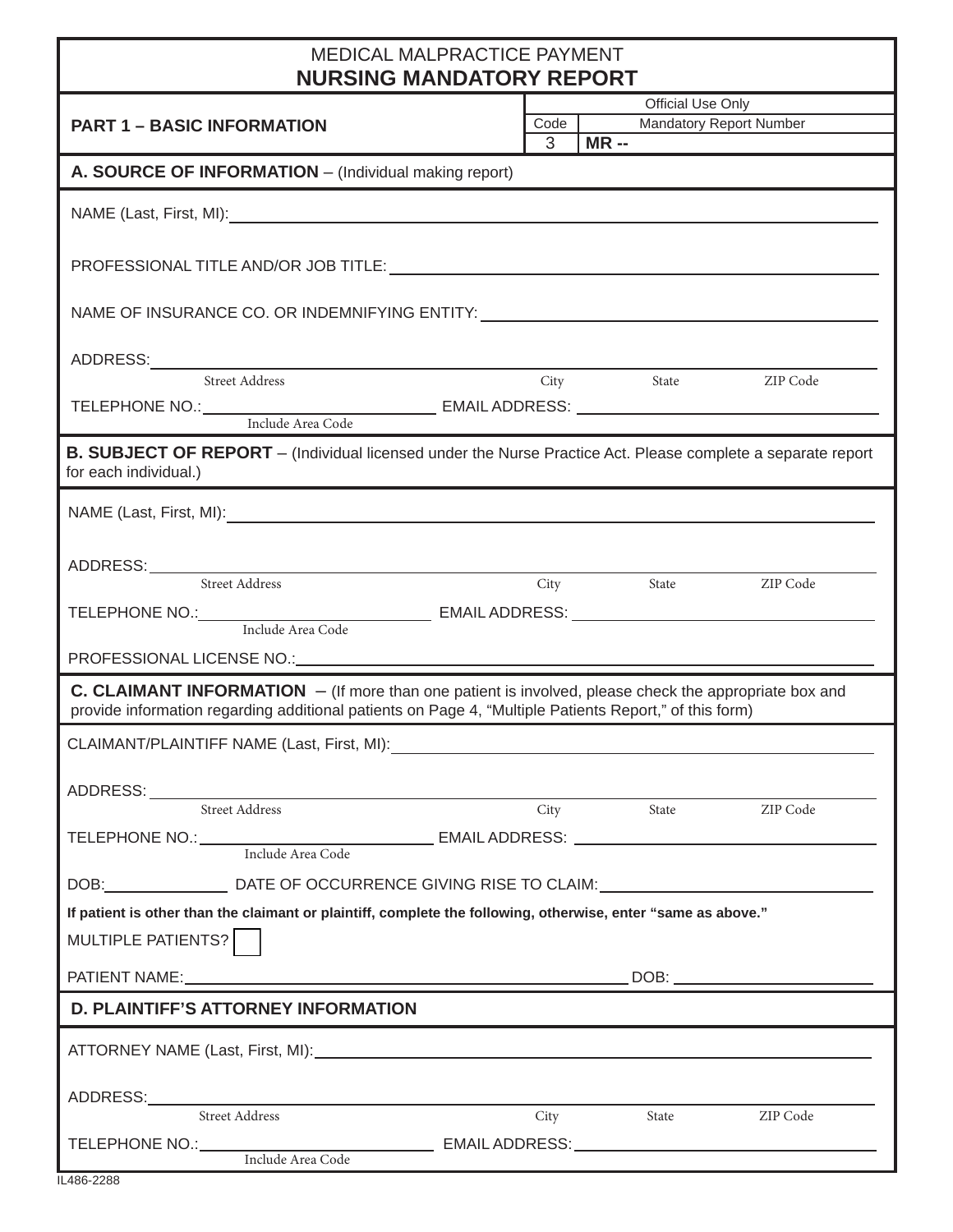## **PART 2 – SPECIFIC INFORMATION**

| A. NEGLIGENCE ALLEGED BY CLAIMANT OR PLAINTIFF - In the space below, please provide a brief de-<br>scription of any acts or omissions alleged to have caused injury and the extent of any injury including the dates of any<br>occurrences (identify and attach any appropriate documents including pleadings and expert witness opinions, if<br>applicable): |                                                                                                                            |  |  |  |  |  |  |  |
|---------------------------------------------------------------------------------------------------------------------------------------------------------------------------------------------------------------------------------------------------------------------------------------------------------------------------------------------------------------|----------------------------------------------------------------------------------------------------------------------------|--|--|--|--|--|--|--|
| Did the injury result in the death of the claimant?<br>Yes                                                                                                                                                                                                                                                                                                    | No                                                                                                                         |  |  |  |  |  |  |  |
| <b>B. SETTLEMENT OR FINAL JUDGMENT</b><br><b>INFORMATION</b>                                                                                                                                                                                                                                                                                                  | <b>C. COURT ACTION</b> – (Attach copies of any appropriate<br>pleadings you may have including<br>appearances and orders.) |  |  |  |  |  |  |  |
| Amount of settlement or final<br>judgment paid on behalf of the<br>subject of the report:                                                                                                                                                                                                                                                                     | Did the act or acts result in any court action?<br>No If yes, please identify.<br><b>Yes</b><br>Case Name:                 |  |  |  |  |  |  |  |
| Amount paid on behalf of any<br>other persons against whom a<br>claim was made or lawsuit filed<br>for the occurrence being reported:                                                                                                                                                                                                                         | Court in which filed:<br>Docket Number:                                                                                    |  |  |  |  |  |  |  |
| Date of settlement or final judgment:                                                                                                                                                                                                                                                                                                                         | Date Filed:<br>Status of Court Action: _                                                                                   |  |  |  |  |  |  |  |
| D. CLAIM HISTORY OF SUBJECT OF REPORT                                                                                                                                                                                                                                                                                                                         |                                                                                                                            |  |  |  |  |  |  |  |
| Number of previous claims or lawsuits filed against the subject: ________________<br>With respect to each such claim, briefly describe its nature including the dates of any occurrences giving rise to the<br>claim, and its disposition including the date and amount of any settlement or judgment:                                                        |                                                                                                                            |  |  |  |  |  |  |  |
| <b>PART 3 - SIGNATURE</b>                                                                                                                                                                                                                                                                                                                                     | <b>OFFICAL USE ONLY</b>                                                                                                    |  |  |  |  |  |  |  |
| <b>TITLE</b><br><b>NAME</b>                                                                                                                                                                                                                                                                                                                                   | <b>DATE</b>                                                                                                                |  |  |  |  |  |  |  |